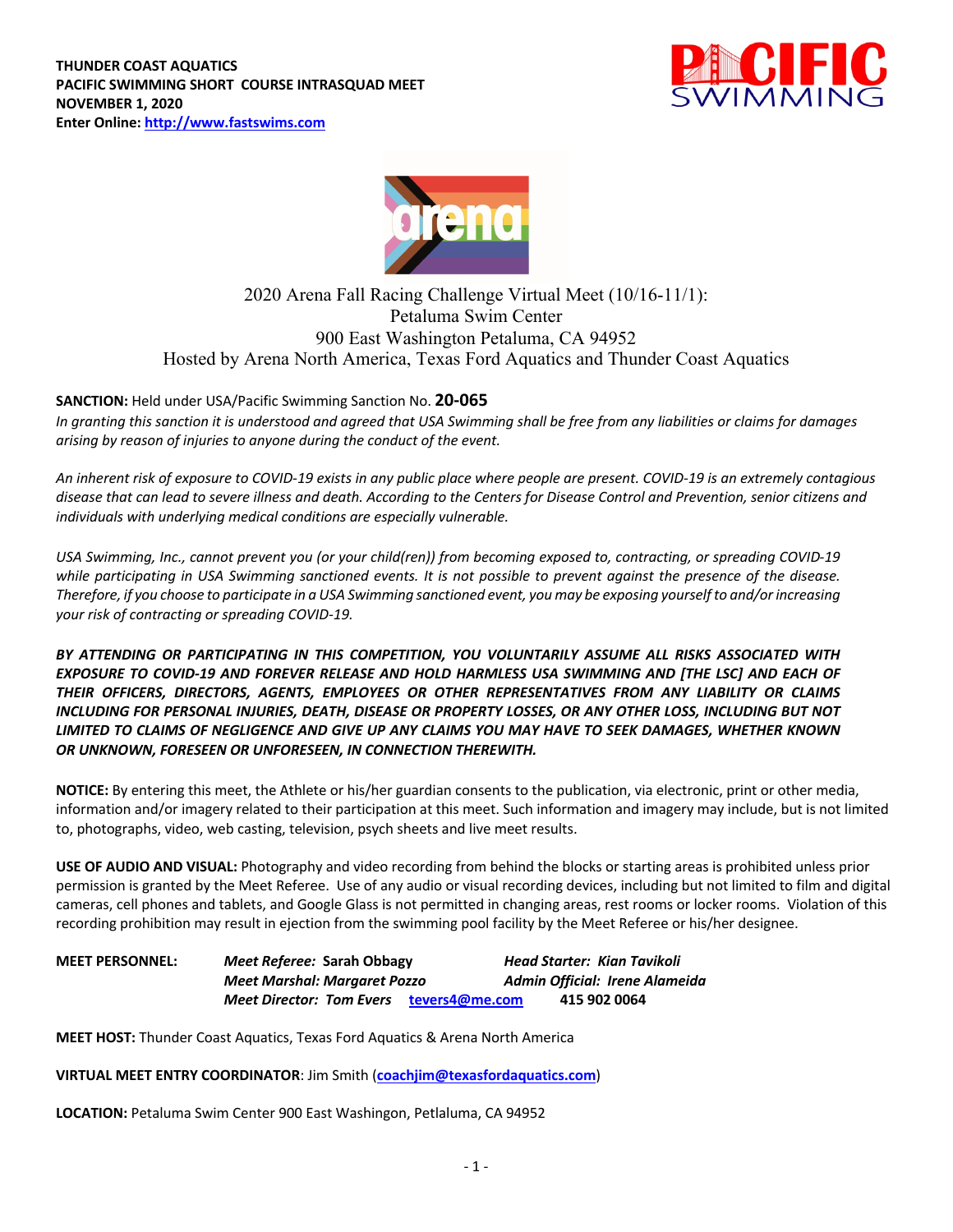**COURSE:** OUTDOOR 25 YARD/ 50 METER]pool with up to 8 lanes available for competition. An additional 13 lanes will be available for warm-up/cool down throughout the competition. The minimum water depth for the shallow end course, measured in accordance with Article 103.2.3, is 9'9" at the start end and 9'9" at the turn end. The competition course has not been certified in accordance with 104.2.2C(4).

**TIME:** Meet will begin at 9:30 AM each day with warm-ups from 8:30 to 9:15 a.m. A maximum of two (2) athletes shall be permitted per warm-up lane. The athletes shall start from opposite ends of the pool.

**RULES: •** Current USA and Pacific Swimming rules and warm-up procedures will govern the meet. A copy of these procedures will be posted at the Clerk-of-Course.

• All applicable adults participating in or associated with this meet, acknowledge that they are subject to the provisions of the USA Swimming Minor Athlete Abuse Prevention Policy ("MAAPP"), and that they understand that compliance with the MAAPP policy is a condition of participation in the conduct of this competition.

- All events are timed finals.
- All events will swim fast to slow.
- Athletes may compete in 3 events per day.
- All Athletes ages 12 and under should complete competition within four (4) hours.

• Entries will be accepted until the number of splashes exceeds the estimated time line, per the "Four-Hour Rule," based on the Athletes age and gender, or the number of entered athletes reaches maximum capacity as determined by local health guidelines.

**•** If local conditions warrant it the Meet Referee, with the concurrence of the Meet Director, may require a mandatory scratch down. Immediate cash refunds will be made for any mandatory scratches.

- **•** Events and heats may be combined for competition, but results will be reported separately.
- **All Coaches and Officials must wear their USA Swimming membership cards in a visible manner.**

**• All applicable Sonoma County, City of Petaluma and State of California Public Health requirements for protection against COVID-19 will apply. All persons in the facility must be masked (with the exception of athletes during warm up, warm down, and actual competition). The Meet Director and Meet Referee may remove any individual who does not comply.** 

**•** The TCA Opening Guidelines and Procedures apply to this event.

**UNACCOMPANIED ATHLETES:** Any USA Swimming Athlete-Member competing at the meet must be accompanied by a USA Swimming Member-Coach for the purposes of Athlete supervision during warm-up, competition and warm-down. If a Coach-Member of the Athlete's USA Swimming Club does not attend the meet to serve in said supervisory capacity, it is the responsibility of the Athlete or the Athlete's legal guardian to arrange for supervision by a USA Swimming Member-Coach. The Meet Director or Meet Referee may assist the Athlete in making arrangements for such supervision; however, it is recommended that such arrangements be made in advance of the meet by the Athlete's USA Swimming Club Member-Coach.

**RACING STARTS:** Athletes must be certified by a USA Swimming member-coach as being proficient in performing a racing start or must start the race in the water. It is the responsibility of the Athlete or the Athlete's legal guardian to ensure compliance with this requirement.

**RESTRICTIONS:** • Smoking and the use of other tobacco products is prohibited on the pool deck, in the locker rooms, in spectator

- seating, on standing areas and in all areas used by Athletes, during the meet and during warm-up periods.
	- Sale and use of alcoholic beverages is prohibited in all areas of the meet venue.
	- No glass containers are allowed in the meet venue.
	- No propane heater is permitted except for snack bar/meet operations.
	- All shelters must be properly secured.
	- Deck Changes are prohibited.

• Destructive devices, to include but not limited to, explosive devices and equipment, firearms (open or concealed), blades, knives, mace, stun guns and blunt objects are strictly prohibited in the swimming facility and its surrounding areas. If observed, the Meet Referee or his/her designee may ask that these devices be stored safely away from the public or removed from the facility. Noncompliance may result in the reporting to law enforcement authorities and ejection from the facility. Law enforcement officers (LEO) are exempt per applicable laws.

• Operation of a drone, or any other flying apparatus, is prohibited over the venue (pools, Athlete/Coach areas, Spectator areas and open ceiling locker rooms) any time Athletes, Coaches, Officials and/or Spectators are present.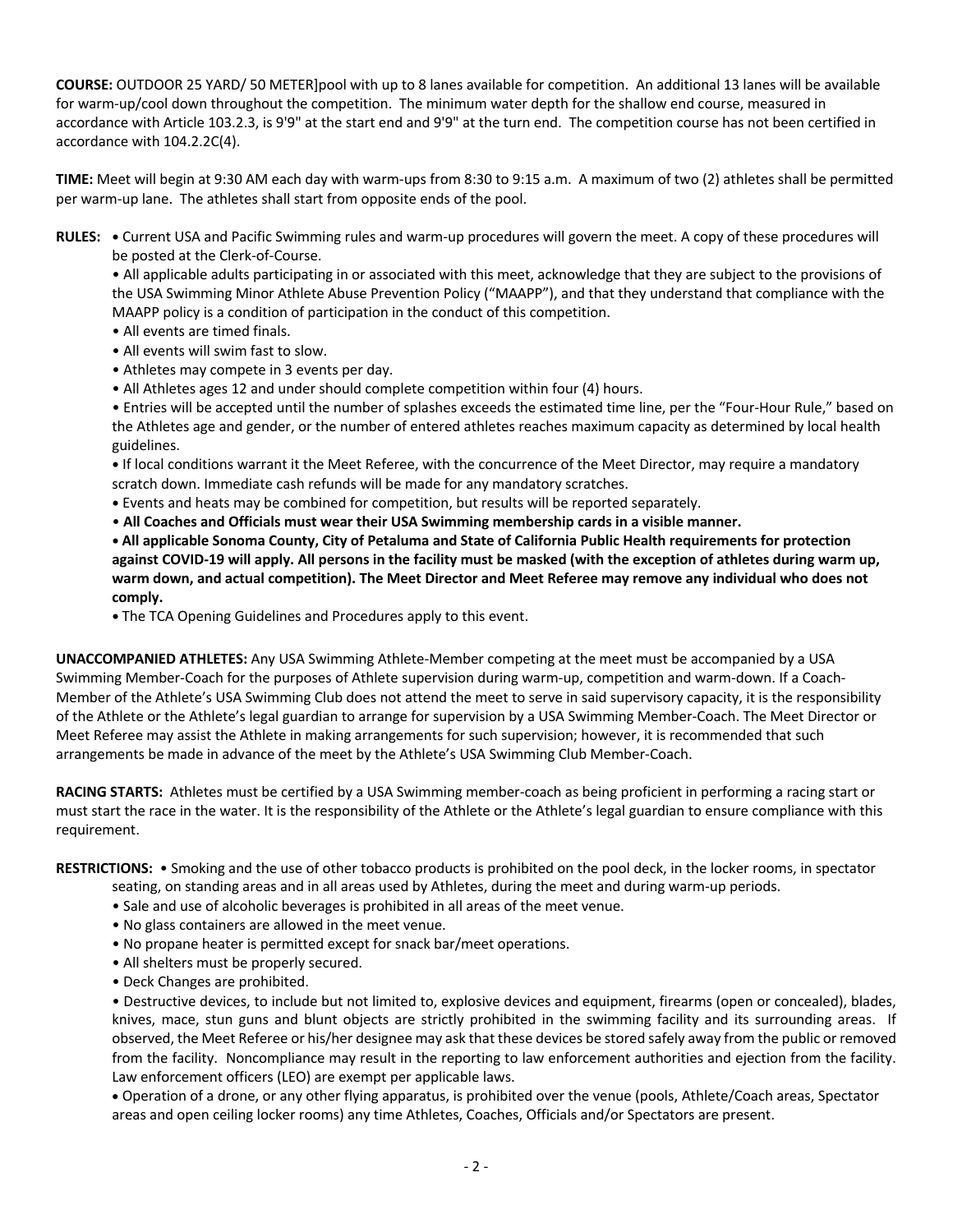**ELIGIBILITY:** • Athletes must be current members of USA Swimming and enter their name and registration number on the meet entry card as they are shown on their Registration Card. If this is not done, it may be difficult to match the Athlete with the registration and times database. The meet host will check all Athlete registrations against the SWIMS database and if not found to be registered, the Meet Director shall accept the registration at the meet (a \$10 surcharge will be added to the regular registration fee). Duplicate registrations will be refunded by mail.

• Meet is open only to qualified athletes registered with **Thunder Coast Aquatics**. Athletes who are unattached but participating with **Thunder Coast Aquatics** are eligible to compete.

- Entries with **"NO TIME" will be Accepted**
- Disabled Athletes are welcome to attend this meet and should contact the Meet Director or Meet Referee regarding any special accommodations on entry times and seeding per Pacific Swimming policy.
- Athletes 19 years of age and over may compete in the meet for time only, no awards. Such Athletes must have met standards for the 17-18 age group.
- The Athlete's age will be the age of the Athlete on the first day of the meet.

**ENTRY FEES:** \$15.00 participation flat fee per Athlete. Entries will be rejected if payment is not sent at time of request. No refunds will be made, except mandatory scratch downs.

**ONLINE ENTRIES:**. **Entering online is a convenience, is completely voluntary, and is in no way required or expected of an Athlete by Pacific Swimming.** Online entries will be accepted through **Monday, October 26th FASTSWIMS:** To enter online go to **http://www.fastswims.com** to receive an immediate entry confirmation. This method requires payment by credit card. FastSwims charges a processing fee for this service, 6.5% of the total Entry Fees plus \$0.75 per transaction, regardless of number of Athletes. Please note that the processing fee is a separate fee from the Entry Fees. If you do not wish to pay the processing fee, enter the meet using a mail entry.

**MAILED OR HAND DELIVERED ENTRIES**: Entries must be on the attached consolidated entry form. Forms must be filled out completely and printed clearly with Athlete's best time. Entries must be postmarked by **Saturday, October 24th** or hand delivered by 5:00 p.m. **Monday, October 26th** No late entries will be accepted. Requests for confirmation of receipt of entries should include a self-addressed envelope.

**Make check payable to**: **Thunder Coast Aquatics**

| <b>Mail entries to: Tom Evers</b> | <b>Hand deliver entries to: Tom Evers</b> |  |  |  |  |
|-----------------------------------|-------------------------------------------|--|--|--|--|
| <b>PO Box 435</b>                 | <b>4 Harris Hill Drive</b>                |  |  |  |  |
| Novato, CA, 94948                 | Novato, CA 94947                          |  |  |  |  |
|                                   |                                           |  |  |  |  |

**CHECK-IN:** The meet shall be pre-seeded. Athletes shall report to the bull-pen area at their scheduled time for each event.

**SCRATCHES:** Any Athletes not reporting for or competing in an individual timed final event that they have entered shall not be penalized.

#### **AWARDS AND SCORING:**

• **SCORING:** When all meet results are consolidated, scoring will apply to the top 24 places for individual events (based on USA Swimming's PowerPoints system) and will contribute to an overall team champion. Each athlete has the opportunity to score in five total events (see below for events).

30-23-22-21-20-19-18-17-16-15-14-13-12-11-10-9-8-7-6-5-4-3-2-1

- **AWARDS:**
	- Team Champion will earn a clinic with arena sponsored athletes at a time determined safe per Covid-19 restrictions
	- Individual Event Champions will be awarded arena product

#### **ADDITIONAL VIRTUAL MEET RULES:**

- All participating clubs must be sponsored by Arena
- Entry times must be achieved within the qualifying period (October 16 November 1, 2020) at a USA-Swimming Sanctioned event to be officially submitted to the SWIMS database.

#### **ADMISSION:** Free.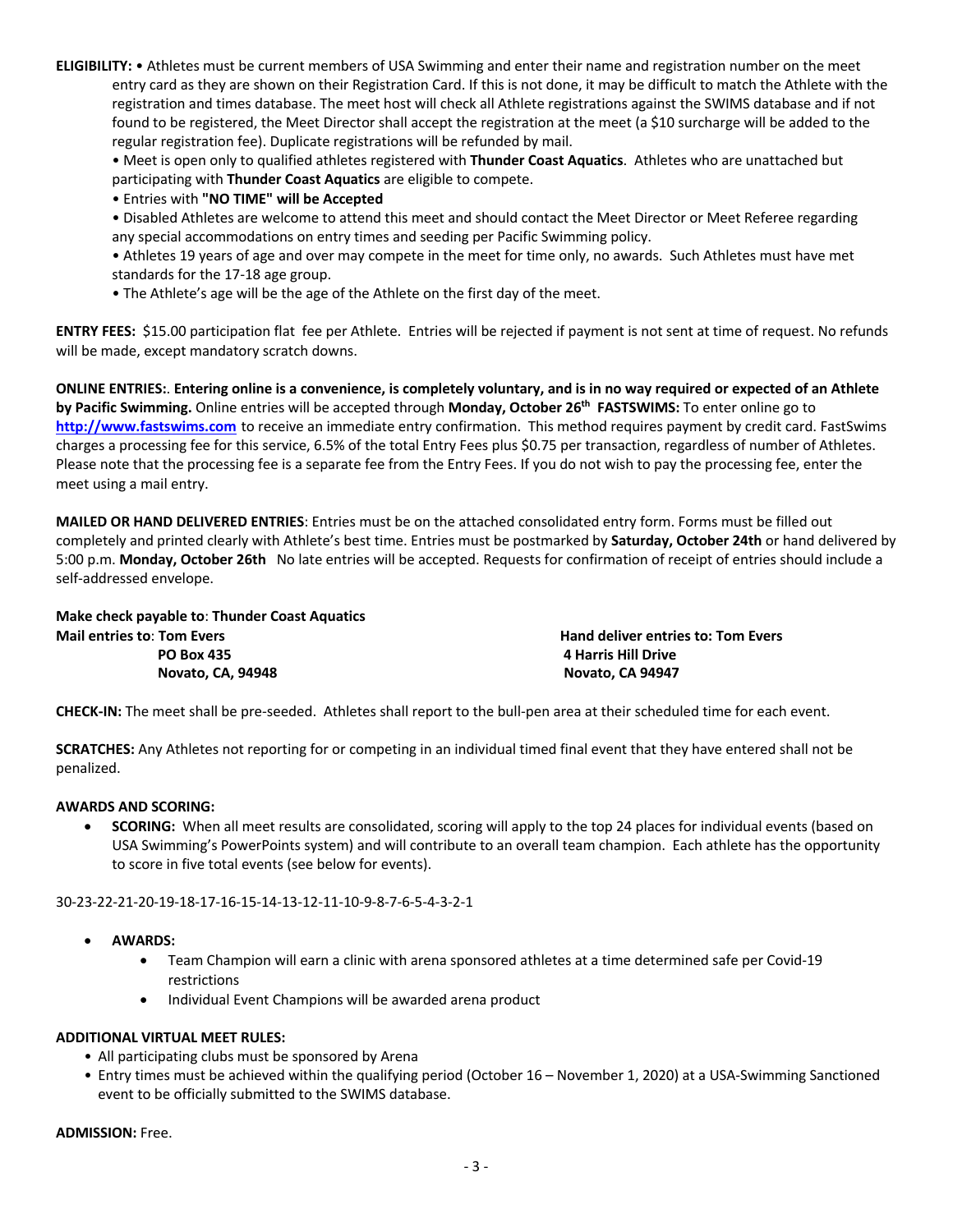**MISCELLANEOUS:** No overnight parking is allowed. Facilities will not be provided after meet hours.

### **EVENT SUMMARY:**

**ORDER OF EVENTS (USA SWIMMING IMX EVENTS):** *Events may be combined as per the meet host, but will be scored separately when submitted for arena Fall Racing Challenge scoring.*

| Girls | Event                       | Boys |  |  |
|-------|-----------------------------|------|--|--|
| 1     | 10/Un 200 freestyle         | 2    |  |  |
| 3     | 11-12 200 freestyle         | 4    |  |  |
| 5     | 13-14 200 Individual Medley | 6    |  |  |
| 7     | Open 200 Individual Medley  | 8    |  |  |
| 9     | 10/Un 100 backstroke        | 10   |  |  |
| 11    | 11-12 100 backstroke        | 12   |  |  |
| 13    | 13-14 200 backstroke        | 14   |  |  |
| 15    | Open 200 backstroke         | 16   |  |  |
| 17    | 10/Un 100 breaststroke      | 18   |  |  |
| 19    | 11-12 100 breaststroke      | 20   |  |  |
| 21    | 13-14 200 breaststroke      | 22   |  |  |
| 23    | Open 200 breaststroke       | 24   |  |  |
| 25    | 10/Un 100 butterfly         | 26   |  |  |
| 27    | 11-12 100 butterfly         | 28   |  |  |
| 29    | 13-14 200 butterfly         | 30   |  |  |
| 31    | Open 200 butterfly          | 32   |  |  |
| 33    | 10/Un 200 Individual Medley | 34   |  |  |
| 35    | 11-12 200 Individual Medley | 36   |  |  |
| 37    | 13-14 400 Individual Medley | 38   |  |  |
| 39    | Open 400 Individual Medley  | 40   |  |  |

Use the following URL to find the time standards: http://www.pacswim.org/swim-meet-times/standards